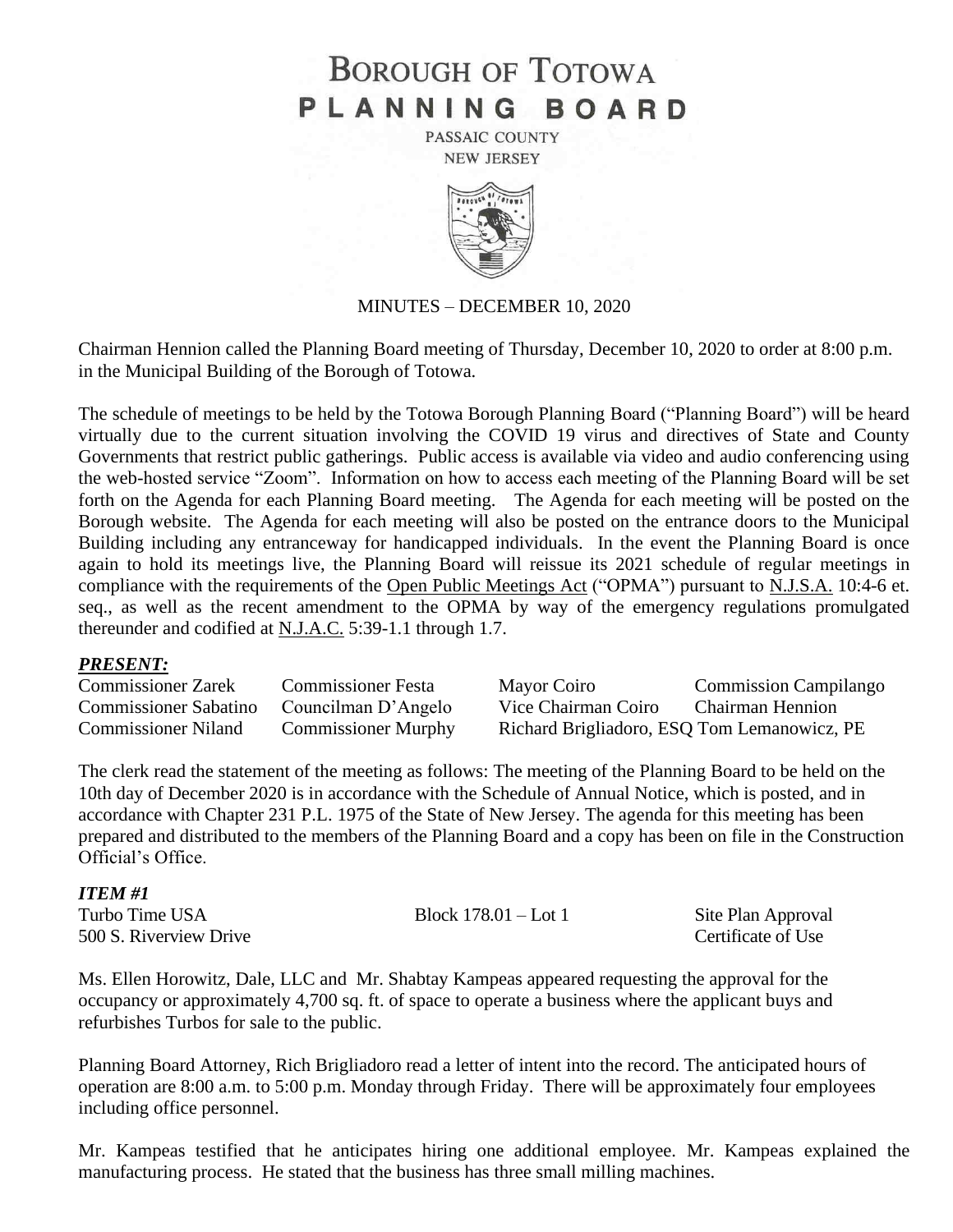### PLANNING BOARD MEETING **DECEMBER 10, 2020** MINUTES CONTINUED PAGE 2

He also represented that no noise from the light manufacturing operation would extend beyond the building. He also represented that customers do not come to the site. Parts arrive via Federal Express or other similar carrier and sales are made based on the internet platform Shopify. Mr. Kampeas testified that a Turbo weighs between 47-50 lbs.

The Applicant will provide a small sign on the door to the building to identify the name of the business. Mr. Kampeas represented that the sign on the door is sufficient because customers do not come to the premises. Mr. Kampeas also represented that there is no outside storage of equipment

A motion was offered by Commissioner Campilango and seconded by Commissioner Festa to approve the minor site plan as presented. This approval is subject to and contingent upon the following conditions and will be memorialized in a Resolution at a future date:

- 1. The construction of internal partitions, exits, entrances and fire safety devices are subject to and require the approval of the fire sub-code official, the fire inspector and the building inspector.
- 2. The applicant will supply the Chief of Police with an emergency contact list and will also obtain the approval of the Police Chief in regards to all alarms and security devices.
- 3. There will be no outside storage of equipment or materials.
- 4. There shall be no noise which exceeds local county or state standards at the property line.
- 5. All terms and conditions of the Board's prior resolutions remain in full force and effect except as satisfied or amended and not in conflict with this approval.

Nine agreed to a roll call vote… 9-0

Commissioner Campilango excused himself from the next item on the agenda. All In Favor 9-0

| <b>ITEM #2</b>  |                        |                    |
|-----------------|------------------------|--------------------|
| Mella Salon     | Block $114 -$ Lot $11$ | Site Plan Approval |
| 315 Totowa Road |                        | Certificate of Use |

Ms. Enkeleda Nelaj appeared requesting the approval for the continued occupancy of an existing hair salon, which is a change of ownership.

Planning Board Attorney, Rich Brigliadoro read a letter of intent into the record. The anticipated hours of operation are 9:00 a.m. to 9:00 p.m. Monday thru Friday and on Saturday the hours will be 8:30 a.m. to 5:00 a.m.. The business will be closed on Sunday. There will be approximately three employees including herself.

Ms. Nelaj testified that she would be making cosmetic and interior renovations to the building. The interior renovations include, but are not limited to relocating the bathroom and taking down walls. Ms. Nelaj testified that there is a residential apartment also located in the building. The parking lot contains approximately 15 parking spaces. Ms. Nelaj represented that there is sufficient on-site parking for her business. With respect to signage, Ms. Nelaj testified that the new signage will be no larger than the existing signage with a change to the text only on the sign in order to reflect the name of the new business.

A motion was offered by Commissioner Zarek and seconded by Commissioner Festa to approve the minor site plan as presented. This approval is subject to and contingent upon the following conditions and will be memorialized in a Resolution at a future date:

1. The construction of internal partitions, exits, entrances and fire safety devices are subject to and require the approval of the fire sub-code official, the fire inspector and the building inspector.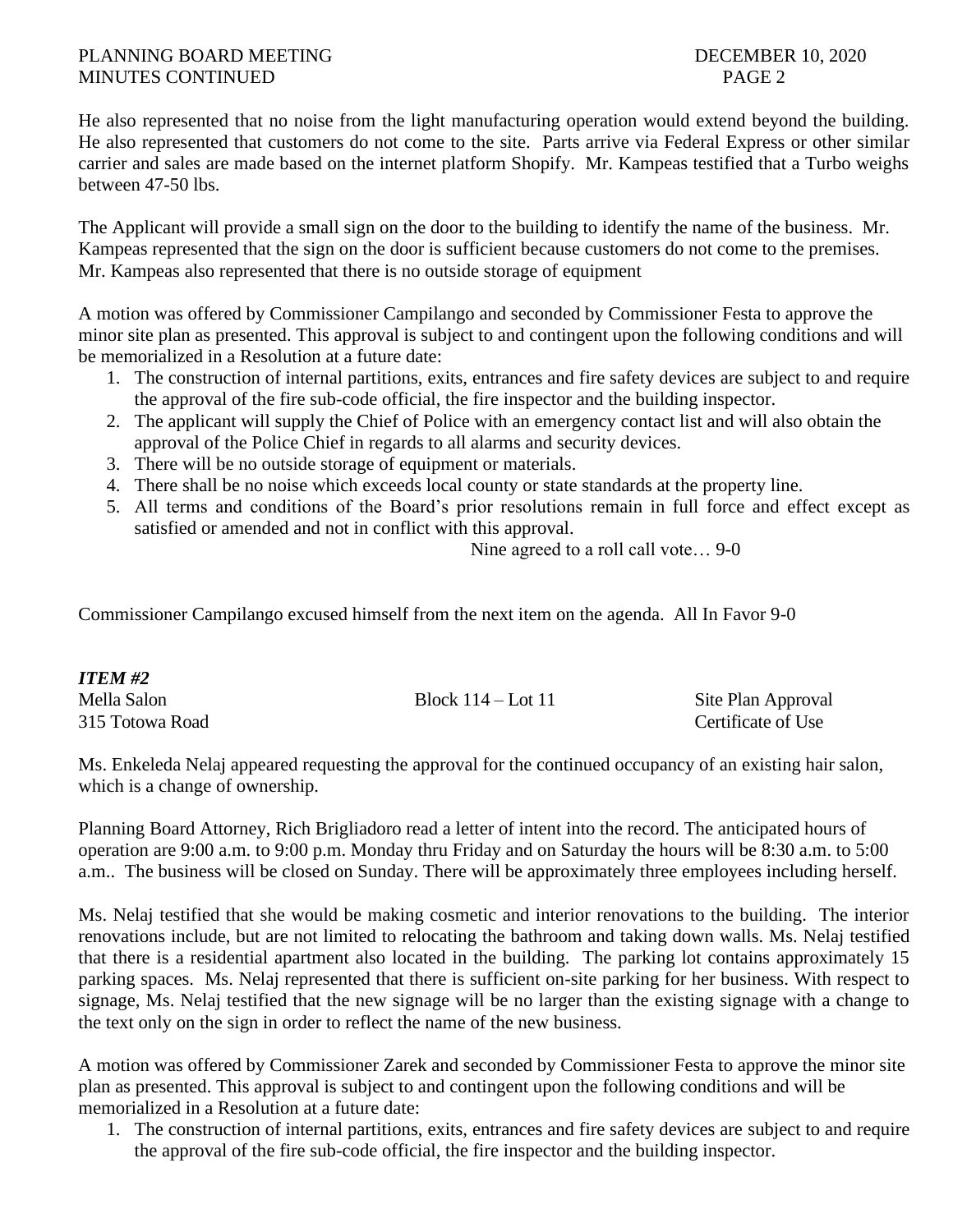#### PLANNING BOARD MEETING **DECEMBER 10, 2020** MINUTES CONTINUED PAGE 3

- 2. The applicant will supply the Chief of Police with an emergency contact list and will also obtain the approval of the Police Chief in regards to all alarms and security devices.
- 3. There will be no outside storage of equipment or materials.
- 4. All terms and conditions of the Board's prior resolutions remain in full force and effect.

Nine agreed to a roll call vote… 9-0

A motion was offered by Commissioner Zarek and seconded by Commissioner Festa to readmit Commissioner Campilango to the remainder of the meeting

Nine agreed to a roll call vote… 9-0

| <b>ITEM#3</b>    |                          |                          |
|------------------|--------------------------|--------------------------|
| United Federated | Block $179 -$ Lot $2.02$ | <b>Amended Site Plan</b> |
| 10 Gordon Drive  | (carry to $12/10/2020$ ) | 1 Story Addition         |

Mr. Anthony Fiorello, attorney for the applicant, Terrance Mostyn, principal, and Jeff Morris, PE, LS, PP , and Steven Coppa, Architect appeared with continued testimony for the approval of the preliminary and final site plan approval, ancillary "c" variance relief and design waiver relief. Mr. Mostyn proposes to expand the existing structure to create a loading dock and storage area as well as to expand the parking area.

Mr. Mostyn testified that he is a principal in two businesses. One business installs highend fire and security alarms and the second business provides security guards. Mr. Mostyn represented that he is relocating his business from Vreeland Ave in Totowa. Mr. Mostyn testified that here is no retail aspect of this operation. The anticipated hours of operation are 9: a.m. to 5:00 p.m.

Mr. Mostyn testified that there are approximately fifty employees in regard to the fire and security alarm installation business and approximately fifty employees in the security guard business. He stated that 90% of the vehicles go home with the technicians. He further testified that approximately 10 to 12 employees stay on site. There are times that salespeople come for business meetings. Mr. Mostyn stated that there are presently twenty-seven parking spaces on site and he intends to increase that number to sixty-six on site parking spaces.

Mr. Mostyn testified that he is adding a loading dock and storage area because he buys supplies in bulk which are delivered by tractor trailer and represents the need for the additional loading dock. Mr. Mostyn testified that over holidays and vacations, trucks would be parked on site ,which would necessitate additional parking spaces. Mr. Mostyn also stated the security guard never come to the building, and the installers come to the site with a truck and then they leave.

Mr. Jeff Morris, PE, LS, PP testified that has reviewed the plans and visited the site on numerous occasions, and represented that the applicant will comply with Best management Practices relative to groundwater recharge, water quality and other requirements of the NJDEP. He explained that there is a 36" pipe, which is being relocated around the new addition. Mr. Morris also indicated that the 36" pipe would take a circuitous route around the site due to a rock outcrop.

Mr. Steven Coppa, architect, represented that he has seen the pipe referenced by Mr. Morris and that he agrees that the pipe will go into a 36" pipe.

Mr. Morris represented that he would add one additional handicapped parking space to increase the number of handicapped spaces from two to three and would be relocated in order to facilitate access to the building.

Mr. Morris represented that he will provide details of a sanitary sewer easement to the Board Engineer and he would amend the plans to reflect the area of the sanitary sewer easement.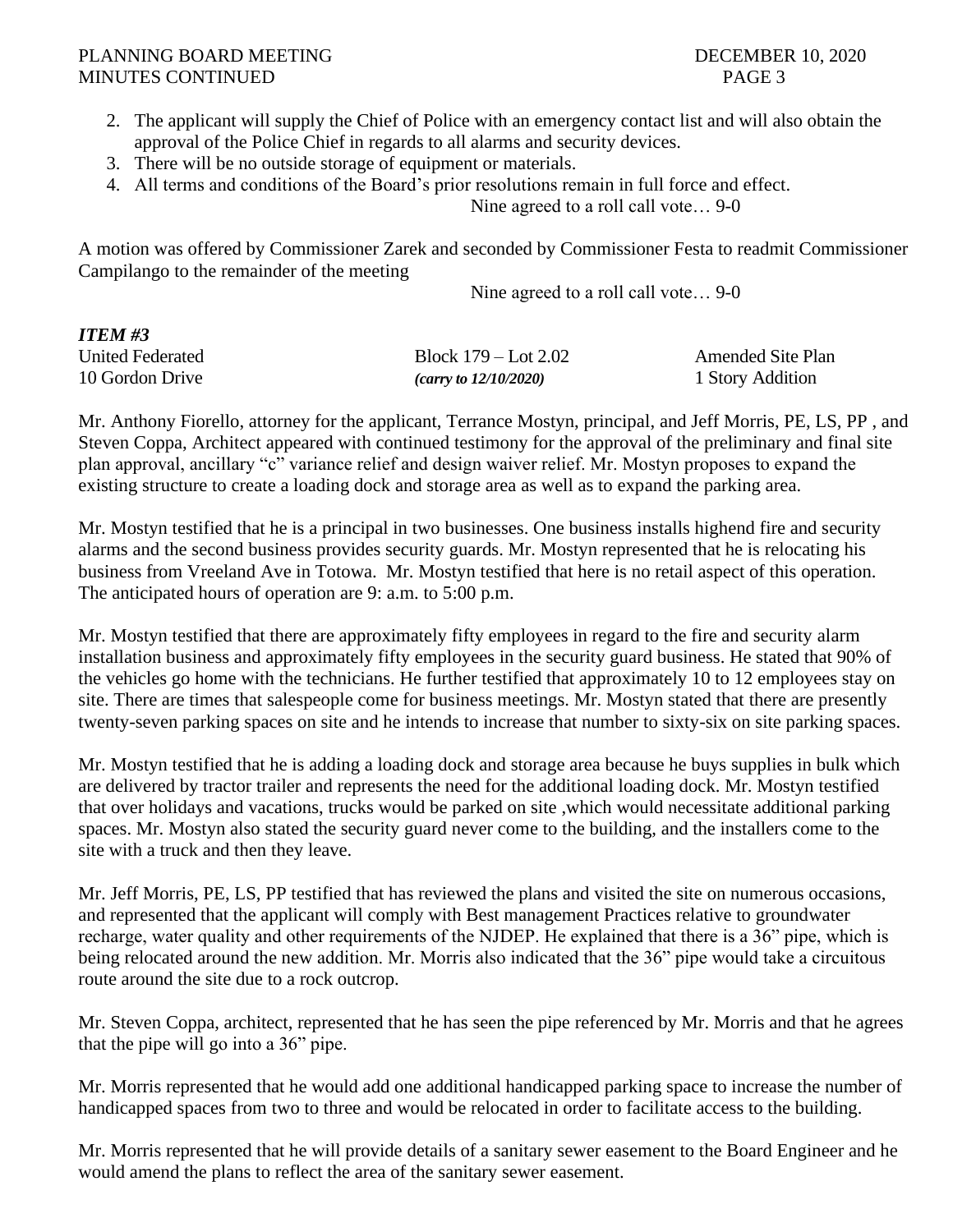Mr. Morris also reviewed with the Board Members the proposed underground detention system. He stated that a cultic system is being proposed which is on sheet 6 of the plans submitted to the Planning Board. Mr. Morris testified that the loading dock area and new addition is approximately 1,700 sq. ft..

Mr. Morris and Mr. Coppa then proceeded to undertake an extensive review of the Planning Board Engineer's Review Report of sixty-four comments. Mr. Coppa confirmed that he would provide floor plans to the Board's Engineer.

A motion was offered by Commissioner Campilango and seconded by Commissioner Festa to open the meeting to members of the public.

Nine agreed to a roll call vote… 9-0

## NO PUBLIC TO BE HEARD

A motion was offered by Commissioner Campilango and seconded by Commissioner Festa to close the meeting to members of the public.

Nine agreed to a roll call vote… 9-0

Planning Board Members agreed to carry this matter to January 14, 2021 in order to provide the Applicant's professionals with an opportunity to provide revised plans confirming representations made on the record before the Planning Board in regard to the Board Engineer's Review Repost.

A motion was offered by Commissioner Campilango and seconded by Commissioner Festa to have the applicant complete revisions to the plans and complete all paperwork and have the applicant reappear and the regular Planning Board Meeting of January 14, 2021 on or about 8:00 p.m. with no further notice. Nine agreed to a roll call vote… 9-0

A motion was offered by Commissioner Campilango and seconded by Commissioner Festa to approve the Planning Board Minutes of November 12, 2020 as prepared.

> Seven agreed on a roll call vote……….7-0 Commissioner Murphy and Commissioner Niland abstained

## **RESOLUTION:**

A motion was offered by Commissioner Campilango and seconded by Commissioner Festa to approve the resolution for Shred – Blk. 174 – Lot 7 as presented.

Six agreed on a roll call vote……….6-0

A motion was offered by Commissioner Campilango and seconded by Commissioner Festa to approve the resolution for Cibo Vita – Blk. 169 – Lot 8 as presented.

Seven agreed on a roll call vote……….7-0

A motion was offered by Commissioner Campilango and seconded by Commissioner Festa to approve the resolution for Hello Fresh– Blk. 158 – Lot 4 as presented.

Seven agreed on a roll call vote……….7-0

A motion was offered by Commissioner Campilango and seconded by Commissioner Festa to approve the resolution for "Establishing Standard Protocols for Remote Public Meetings Held during a Governor-Declared Emergency" as presented.

Seven agreed on a roll call vote……….7-0